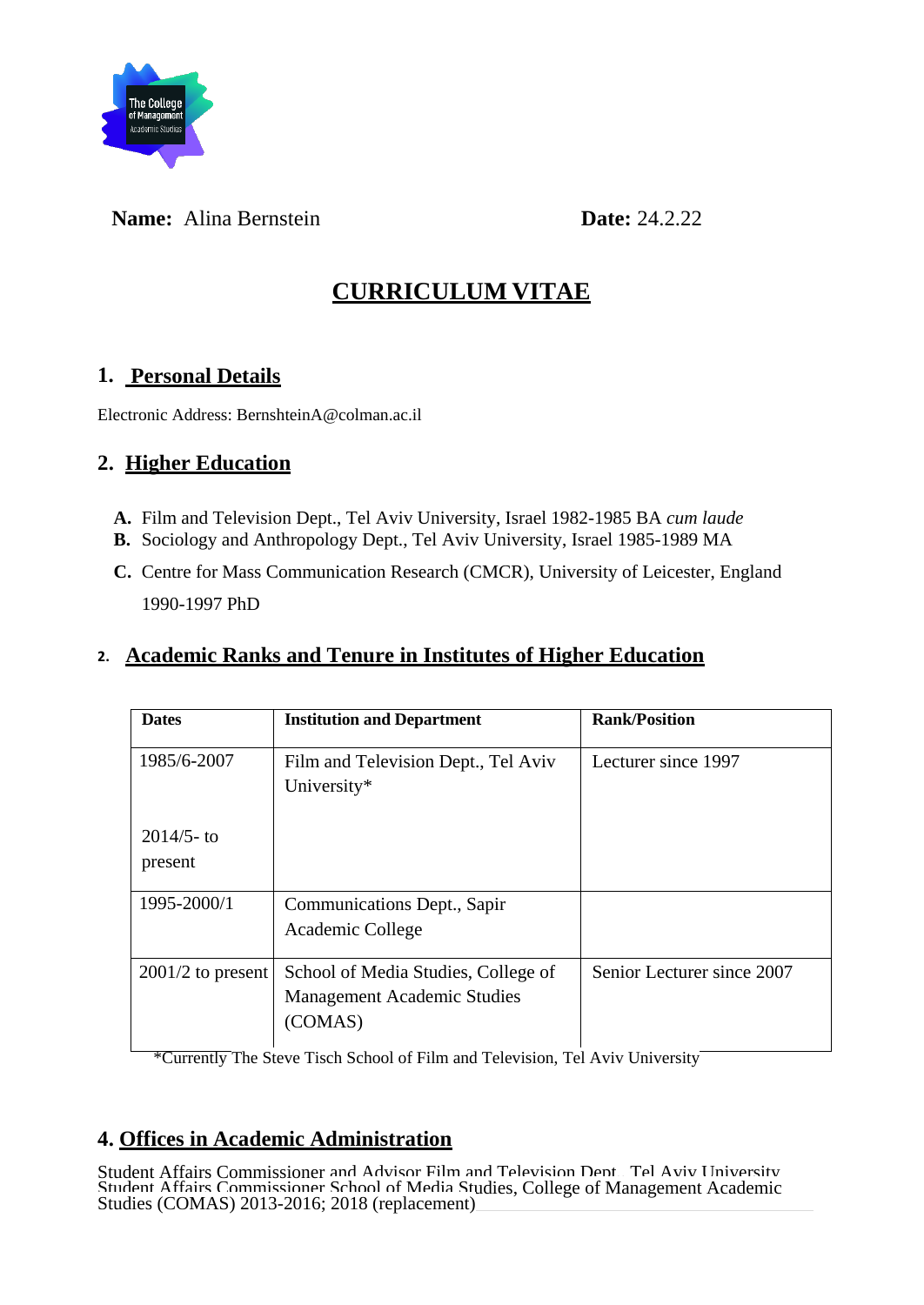

# **5. Scholarly Positions and Activities outside the Institution**

### **Editorial Boards**

*Communication and Sport* (Sage Publications) <http://www.sagepub.com/journals/Journal202136>

*Sociology of Sport Journal* (Sage Publications) <http://journals.humankinetics.com/ssj>

*Communication, Culture & Critique* [\(Wiley-Blackwell\)](http://en.wikipedia.org/wiki/Wiley-Blackwell)

<http://eu.wiley.com/WileyCDA/WileyTitle/productCd-CCCR.html>

\*See below details about roles in the International Association for Media and Communication Research (IAMCR)

### **6. Participation in Scholarly Conferences**

### a. **Active Participation**

| <b>Date</b> | <b>Name of Conference</b> | <b>Place</b> | <b>Subject of Lecture/Discussion</b>                         | Role    |
|-------------|---------------------------|--------------|--------------------------------------------------------------|---------|
| 2021        | <b>IAMCR</b>              | Online       | Gender Divide: How Male and<br>Female Sports Journalists Use | Section |
|             |                           | hosted by    | Twitter Differently in Israel (with Head                     |         |
|             |                           | Nairobi,     | Hagay, H.)                                                   |         |
|             |                           | Kenya        |                                                              |         |
| 2020        | <b>IAMCR</b>              | Online       | The Rise of Mothers in Elite                                 | Section |
|             |                           | hosted by    | Sports" – Gender, Media and                                  | Head    |
|             |                           | Tampere      | Sport                                                        |         |
|             |                           | University   |                                                              |         |
|             |                           | (Finland)    |                                                              |         |
| 2019        | <b>IAMCR</b>              | Madrid       | Israeli sportswomen self-                                    | Section |
|             |                           | (Spain)      | representation on Instagram                                  | Head    |
| 2019        | ICA                       |              | Washington Toilets and the Shifting                          |         |
|             |                           | (USA)        | Cultural Politics of an Ordinary                             |         |
|             |                           |              | Practice (with Byerly, C. M.)                                |         |
| 2017        | <b>IAMCR</b>              | Cartagena    | The Male and Female Sports                                   | Section |
|             |                           | (Colombia)   | Journalists Divide on the                                    | Head    |
|             |                           |              | Twittersphere (with Hagay, H.)                               |         |
|             |                           |              |                                                              |         |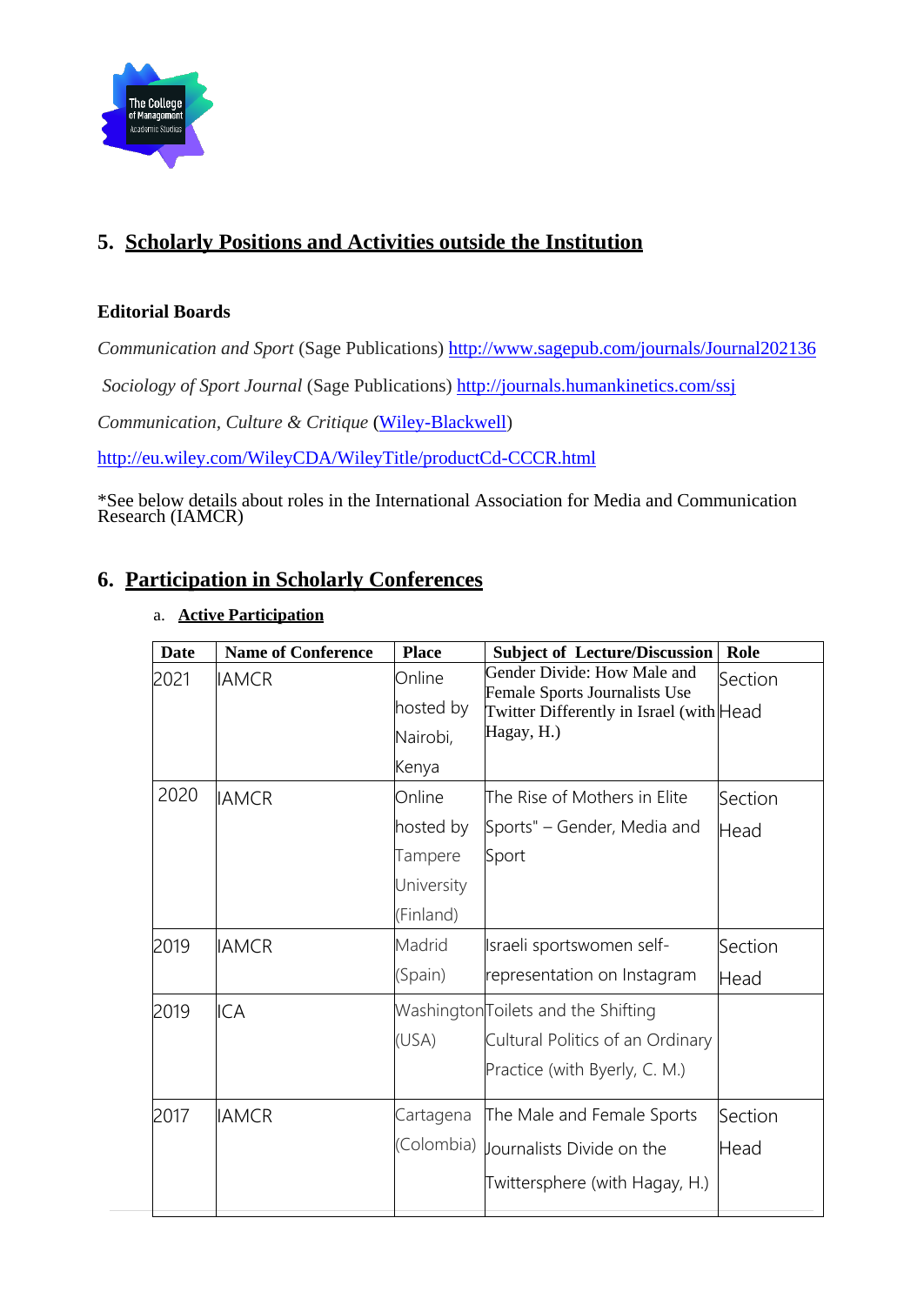

| 2016 | <b>IAMCR</b> | Leicester | Separatism and Integration in       | Section |
|------|--------------|-----------|-------------------------------------|---------|
|      |              | (England) | Sports Discourse: Talkbacks on Head |         |
|      |              |           | the Soccer Cup Victory of an        |         |
|      |              |           | Arab Club in the Jewish State       |         |
| 2015 | <b>IAMCR</b> | Montreal  | Do they even know the               | Section |
|      |              | (Canada)  | national Anthem?                    | Head    |
|      |              |           | Minorities in service of the Flag   |         |
|      |              |           | Israeli Arabs in the national       |         |
|      |              |           | football Team" (with Tamir, I.)     |         |
|      |              |           |                                     |         |

#### b. **Organization of Conferences or Sessions**

1990-present member of the International Association for Media and Communication Research (IAMCR). Since 1999 head of the "Media and Sport" Section currently the "Media, Communication and Sport" section; since 2000 member of the IAMCR International Council. As such organising every year the section's programme.

## **7. Invited Lectures\ Colloquium Talks**

| <b>Date</b> | <b>Place of Lecture</b> | <b>Name of Forum</b>          | <b>Presentation/Comments</b>            |
|-------------|-------------------------|-------------------------------|-----------------------------------------|
| 2012        | Oslo, Norway            |                               | Meeting towards a research project      |
|             |                         |                               | submitted to the Norway                 |
|             |                         |                               | Research Authority (resulted in a book) |
| 2015        | Malmo, Sweden           | European college of           | Invited to discuss research projects    |
|             |                         | sport science                 |                                         |
| 2020        | ICA conference          | <b>Sports Communication</b>   | https://www.youtube.com/watch?v=sRoTT   |
|             | (online)                | Playing Field: Leading        | RUJplQ&feature=youtu.be                 |
|             |                         | <b>International Scholars</b> |                                         |
|             |                         | <b>Consider the Research</b>  |                                         |
|             |                         | Agenda                        |                                         |
| 2020        | The University          | "Mediamorphosis:              | Speaker: "The Rise of Mothers in Elite  |
|             | <b>School of Mass</b>   | Contemporary                  | Sport-Women, Media and Sport"           |
|             | Communication           | Perspectives from Media       |                                         |
|             | (USMC) Guru             | Industry & Academia "         |                                         |
|             | Gobind Singh            |                               |                                         |
|             | Indraprastha            |                               |                                         |
|             | University, New         |                               |                                         |
|             | Delhi (online),         |                               |                                         |
|             | India                   |                               |                                         |

### **8. Research Grants**

**a. Grants Awarded**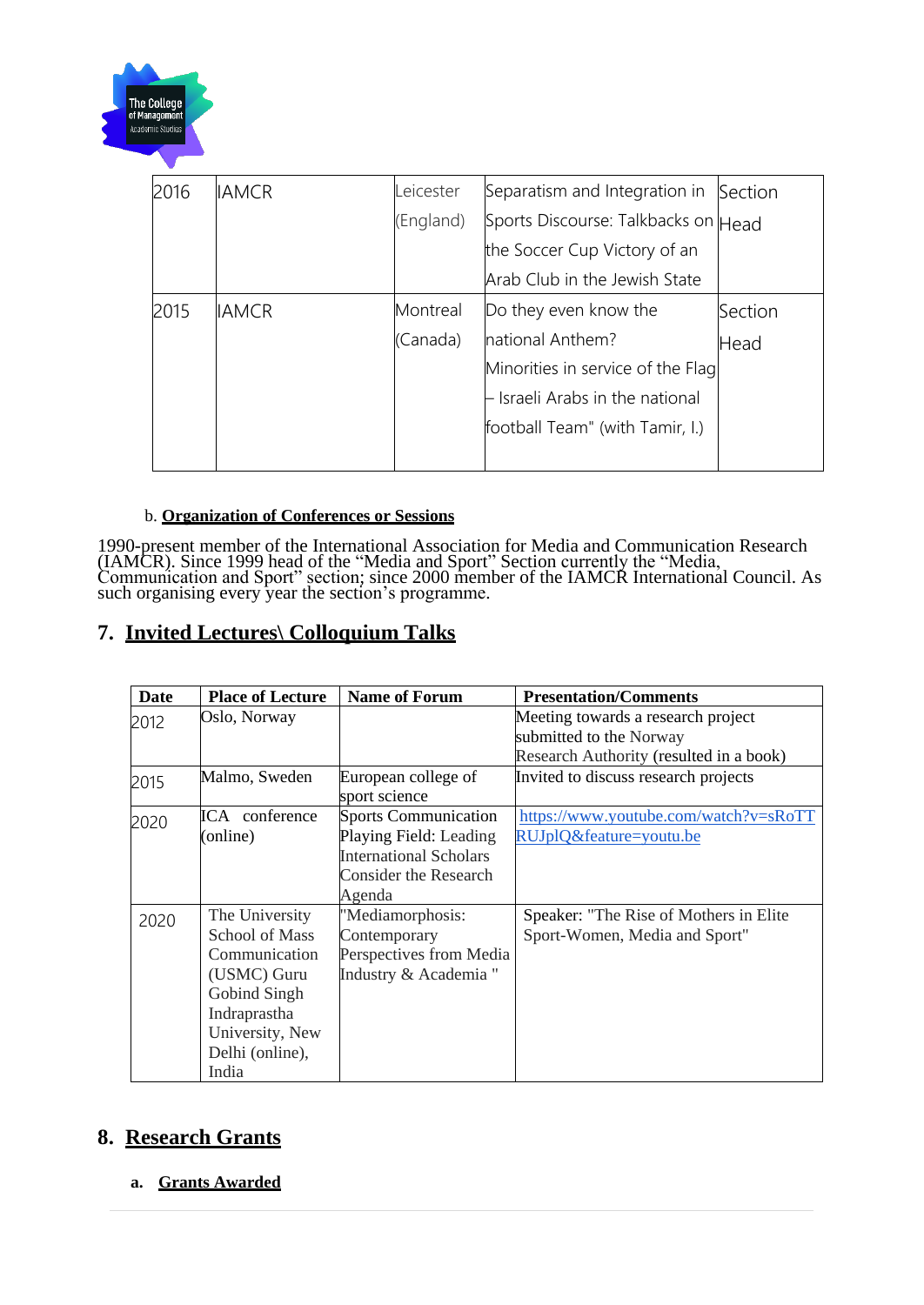

| Role in         | <b>Co-Researchers</b> | <b>Topic</b>                           | <b>Funded by/Amount</b> | Year |
|-----------------|-----------------------|----------------------------------------|-------------------------|------|
| <b>Research</b> |                       |                                        |                         |      |
| Researcher      |                       | Dalia Liran-Alper   Israeli Teen Drama | 10,000NIS COMAS         | 2015 |
|                 |                       | Series                                 | research authority      |      |

# **10. Teaching**

| Year  | <u>Courses Tuacht in Tiecent Teams</u><br><b>Course Name</b> | Type: Lecture/Seminar/Workshop/       | <b>Degree</b>                 | No. of          |
|-------|--------------------------------------------------------------|---------------------------------------|-------------------------------|-----------------|
|       |                                                              | <b>High Learn Course/Introduction</b> |                               | <b>Students</b> |
| Since | Introduction to Media                                        | <b>Introductory Course</b>            | <b>BA</b>                     | 200             |
| 2015  | Studies – Theories and                                       |                                       |                               |                 |
|       | Models                                                       |                                       |                               |                 |
|       | <b>Television Drama</b>                                      | Seminar                               |                               | 25              |
|       | <b>Series</b>                                                |                                       |                               |                 |
|       | Comedy on the                                                | Seminar                               | <b>BA</b>                     | 25              |
|       | Television and the                                           |                                       |                               |                 |
|       | Web (previously                                              |                                       |                               |                 |
|       | Sitcom)                                                      |                                       |                               |                 |
|       | Media and Sport – the Seminar                                |                                       | <b>BA</b>                     | 20              |
|       | technology, the                                              |                                       |                               |                 |
|       | economics and the                                            |                                       |                               |                 |
|       | narrative                                                    |                                       |                               |                 |
|       | What is there to eat?                                        | Online course                         | <b>BA</b>                     | 60              |
|       | Food in Culture and                                          |                                       |                               |                 |
|       | the Media                                                    |                                       |                               |                 |
|       | The truth and lies in                                        | Online course                         | <b>BA</b>                     | 60              |
|       | <b>Reality shows</b>                                         |                                       |                               |                 |
|       | <b>Reality Television</b>                                    | Elective course                       | BA (TAU) 80                   |                 |
|       | <b>British Television</b>                                    | Elective course                       | BA (TAU) 80                   |                 |
|       | Sport on Television                                          | Elective course                       | <b>BA</b> (TAU) <sup>70</sup> |                 |
|       | and the Web                                                  |                                       |                               |                 |
|       | Comedy on the                                                | Elective course                       | $BA(TAU)$ 70                  |                 |
|       | Television and the                                           |                                       |                               |                 |
|       | Web                                                          |                                       |                               |                 |

### a. **Courses Taught in Recent Years**

#### b. **Supervision of Graduate Students**

| <b>Name of Student</b> | <b>Title of Thesis</b>                                                                                  | <b>Degree</b> | <b>Completion Date /</b><br>in Progress | Students'                                                 |
|------------------------|---------------------------------------------------------------------------------------------------------|---------------|-----------------------------------------|-----------------------------------------------------------|
|                        |                                                                                                         |               |                                         | <b>Achievements</b>                                       |
| <b>Yasmin Sasson</b>   | Rape around the<br>corner: The<br>Representation of<br>Rape in British and<br><b>Israel Soap Operas</b> | MA            | 2007                                    | Completed (co-<br>supervised with<br>Prof. Orly<br>Lubin) |
| Zohar Zer              | Female<br>representation in                                                                             | MА            | 2007                                    | Completed                                                 |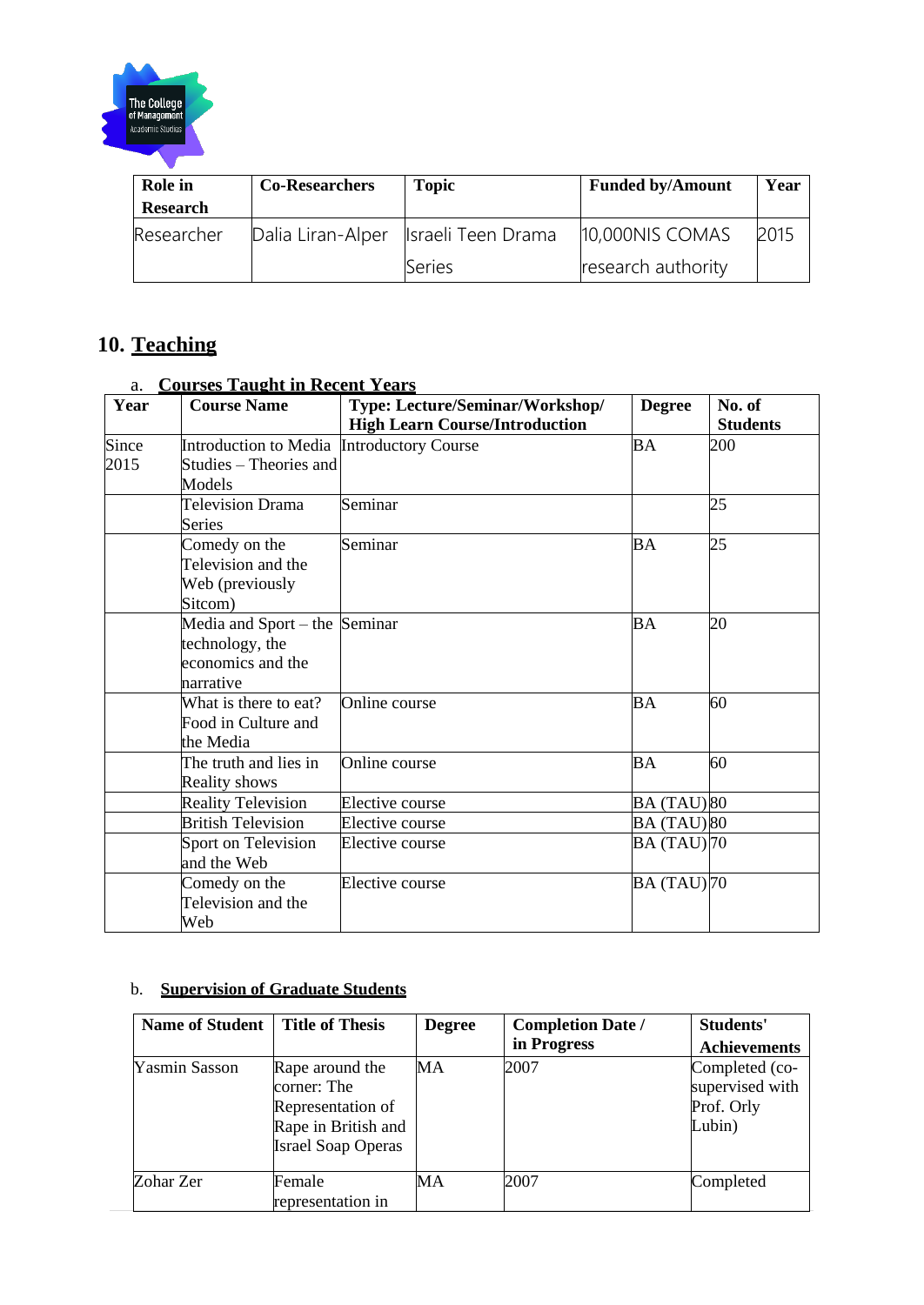

|               | Mexican<br>Telenovelas 1995-<br>2005                                     |      |           |
|---------------|--------------------------------------------------------------------------|------|-----------|
| Ayelet Bargur | Place and non-place MA<br>in the Israeli<br>telenovela and soap<br>opera | 2008 | Completed |

## **11. Miscellaneous**

In 2004 I gave birth to twins, during the pregnancy and the early childhood of our children my research has slowed down considerably.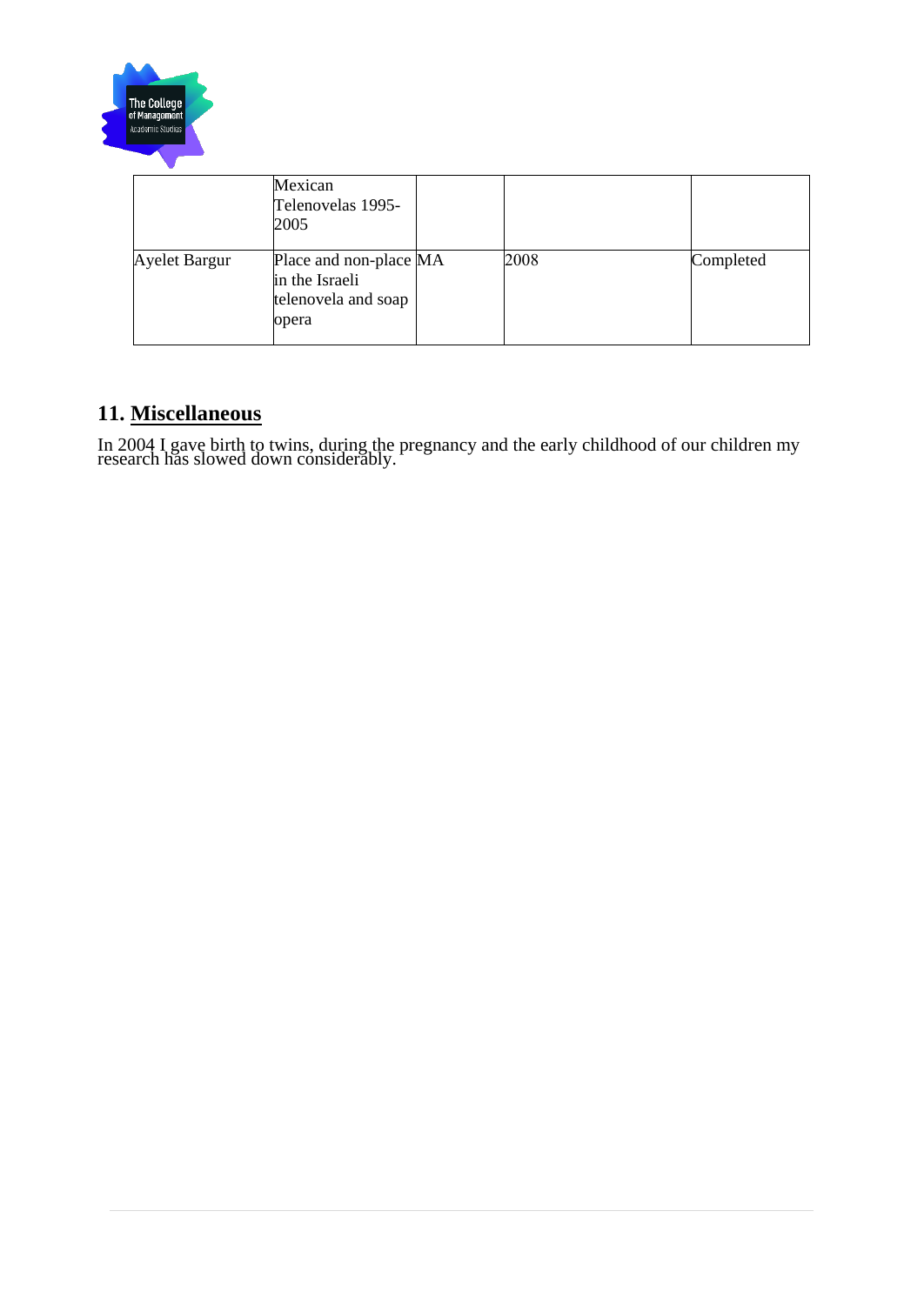

# **PUBLICATIONS**

## **A. Ph.D. Dissertation**

British and Israeli Coverage of the 1992 Barcelona Olympics: A Comparative Analysis, December 1997, 275 pages, in English, University of Leicester, England

Supervisor: Dr. Olge Linne

## **B. Edited Books and Special Journal Issues – Published**

### **Published**

1.Bernstein, A. and Blain, N. (eds.) (2003) Sport, media, culture: Global and local dimensions. London: Frank Cass [263 pages]

1a Bernstein, A. and Blain, N. (eds.) (2002) "Sport, Media, Culture: Global and Local Dimensions" (special issue) Culture, Sport, Society, Volume 5 Autumn 2002 No. 3

2. Sandvoss, C, Real, M., Bernstein, A. (eds.) (2012) Bodies of Discourse: Sport Stars, Mass Media and the Global Public. USA: Petel Lang publishing [236 pages]

## **D. Articles in Refereed Journals**

edia .1

Coverage of Israel's Football Team Attempt to Qualify for Euro 2000" in Sport &Politics and Society in the land of Israel: Past and Present (special issue) Israel Affairs Vol. 13, No. 3 July (pp. 653-664)

1a Also published as a book chapter: Bernstein, A. (2009). Running Nowhere': National Identity and Media Coverage of the Israeli Football Team's Attempt to Qualify for EURO 2000. In Galily, Y & Ben-Porat, A. (Eds.) Sport, Politics and Society in the Land of Israel - Past & Present. pp. 146-157. London: Routledage

2. Bernstein, A and Galily, Y. (2008) "Games and Sets: Women, Media and Sport in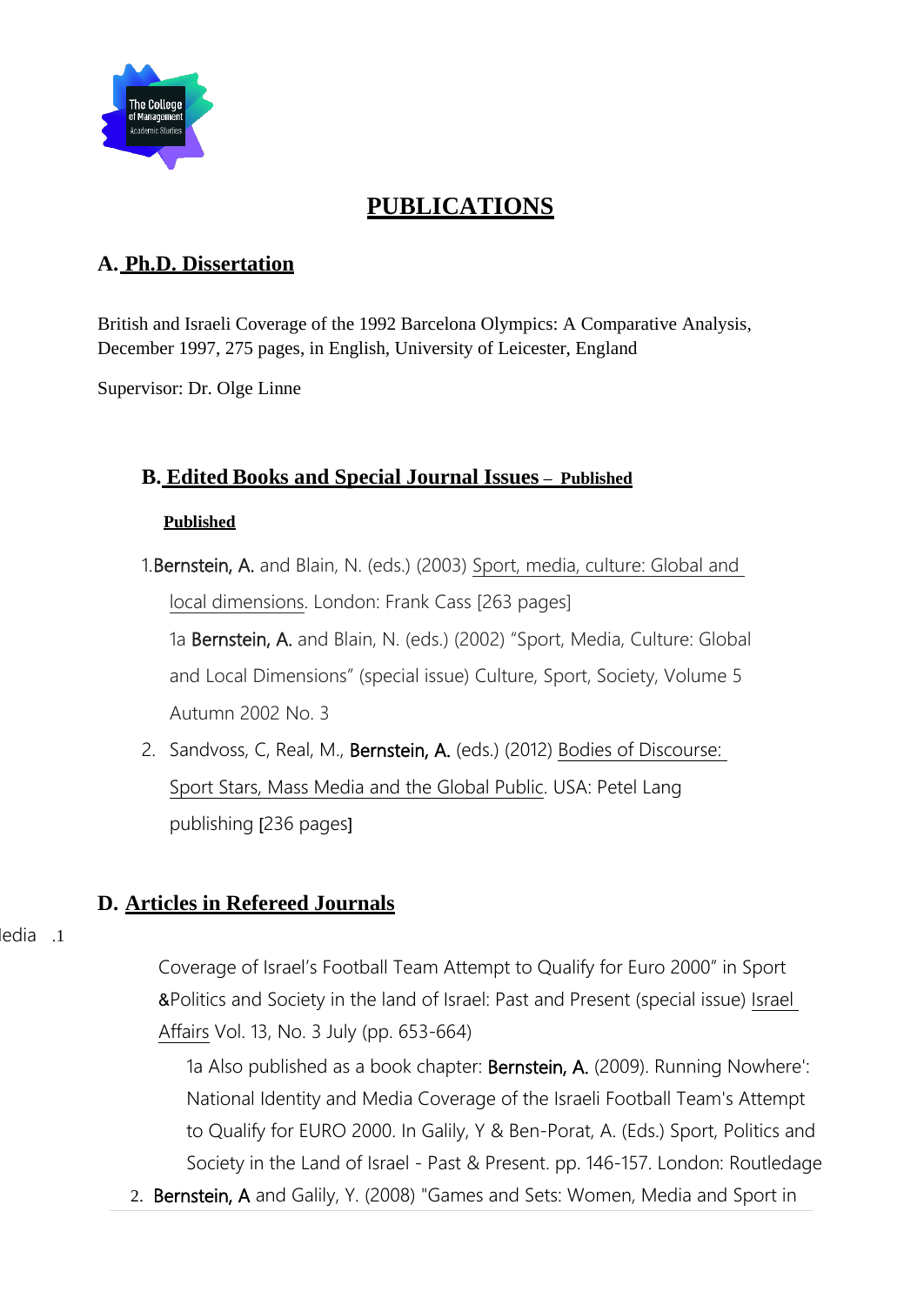

Israel" Nashim: A Journal of Jewish Women's Studies & Gender Issues 15 (1) 176- 195

- 3. Galily, Y. and Bernstein, A. (2008) "High five: The local, the global, the American and Israeli sport on Israeli Television" Sport in Society 11 (1) pp. 1-18
- 4. Bernstein, A. and Mandelsiz L. (2009) "Bnei Sakhnin through the Documentary Looking Glass: Telling the Story of Arab Football in a Jewish State", in Yair Galily and Amir Ben-Purat (guest eds.) "60 years of sports in the Israeli State", a special issue of Sport in Society Volume 12 No. 8 October
- 5. Kian, E. M., Bernstein, A and McGuire, J. S. (2013) "A Major Boost for Gender Equality Or More of the Same? Television Coverage of Female Athletes at the 2012 London Olympic Games" Journal of Popular Television Vol. (1) pp. 143-149
- 6. Tamir, I. and Bernstein, A. (2014) "Do they even know the national anthem? Minorities in service of the flag – Israeli Arabs in the national football team", Soccer and Society pp. 1-20
- 7. Mandelzis, L., Bernstein, A., & Ringel, S. (2017). Critical reading of talkbacks discourse as separatist integration: on the Israeli 2004 Football Cup victory. Israel Affairs, 1-17

## **E. Articles or Chapters in Scientific Books**

## **(which are not Conference Proceedings)**

### **Published**

- 1. Bernstein, A. (2012) "'One of Us': construction and Israelification of a soccer star", in Cornel Sandvoss, Michael Real, Alina Bernstein (eds.) Bodies of Discourse: Sport Stars, Mass Media and the Global Public. USA: Peter Lang publishing
- 2. Sandvoss, C., Michael, R. and Bernstein, A. (2012) "Introduction: The Politics of Transnational Stardom", in Cornel Sandvoss, Michael Real, Alina Bernstein (eds.) Bodies of Discourse: Sport Stars, Mass Media and the Global Public. USA: Peter Lang publishing
- 3. Bernstein, A. (2012) "Women in Sports Media: Time for a Victory Lap?", in Donnelly, Peter (Ed.) Taking Sport Seriously (third edition). Canada: Thompson Educational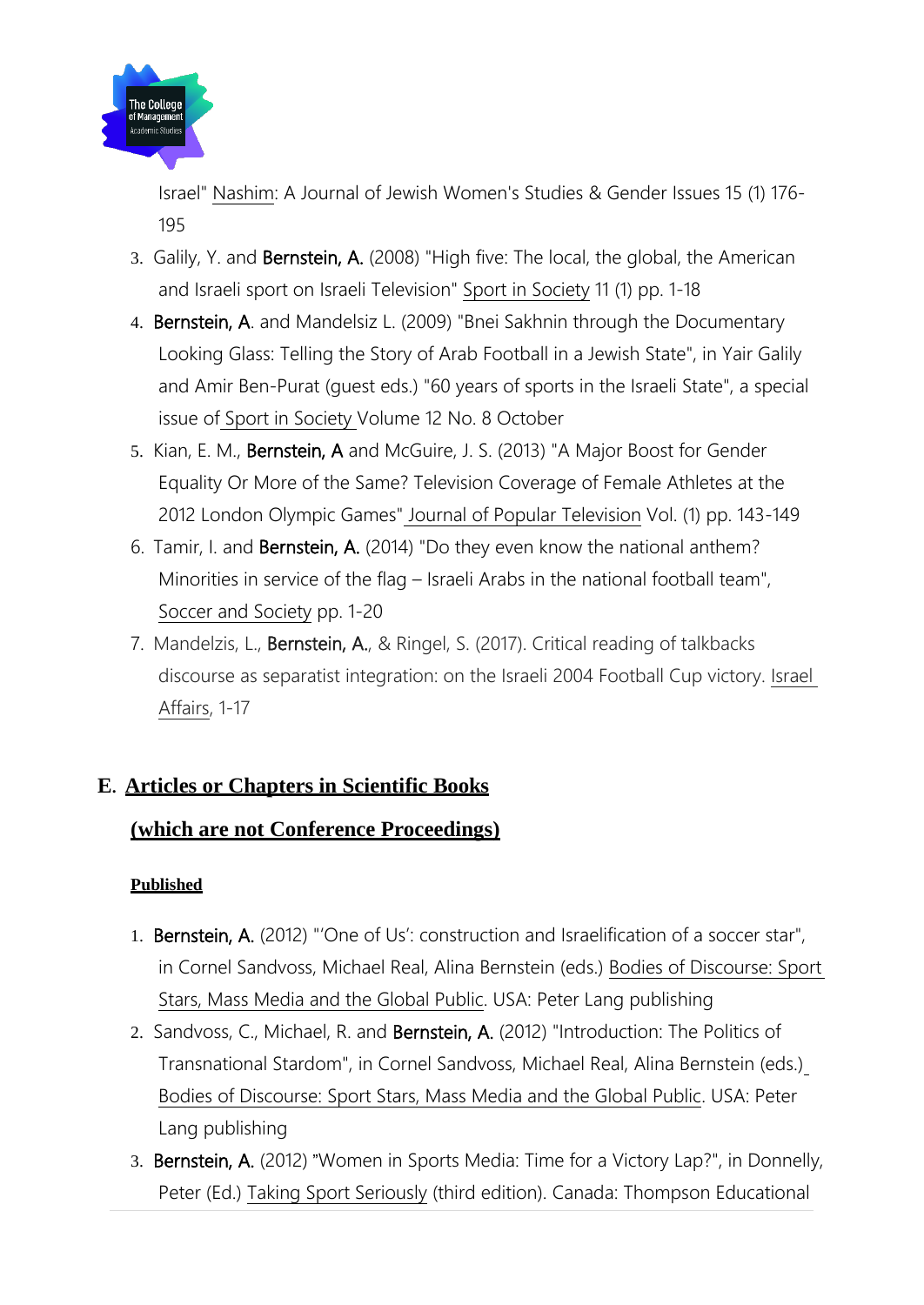

Publishing

- 4. Bernstein, A., Mandelsiz L. and Shenhar, I. (2012) "Constructing National Identity in the Subculture of Football: The story of an Arab Cup-Holder in a Jewish State" in Roy Krøvel and Thore Roksvold (eds.) We Love to Hate each Other - Mediated Football Fan Culture. Oslo: Nordicom
- 5. Bernstein, A. and Kian Edward (2013) "Gender and Sexualities in Sport Media", pp. 319-327 in Paul M. Pedersen (ed) Routledge Handbook of Sport Communication. London: Routledge
- 6. Galily, Y.,Tamir, I & Bernstein, A.(2014) "Utilizing sport to foster peaceful relations: the Israeli case". In Pedersen, P. M., Parks, J. B., Quaterman, J., & Thibault, L. (Eds.). Contemporary sport management. Human Kinetics. Pp. 40-41
- 7. Bernstein, A. (2020) "Undermining female athleticism in sport media: 'Serena Williams demolishes fellow mum'" in O'Brien, J., Holden, R., & Ginesta, X. (Eds.) Sport, Globalisation and Identity: New Perspectives on Regions and Nations. Routledge.
- 8. Hagay, H. and Bernstein, A. (2021) "The Male and Female Sports Journalists Divide on the Twittersphere", in Butterworth, M. (ed.) The Handbook of Communication and Sport. USA: Mouton de Gruyter publishers

## **F. Articles in Conference Proceedings**

### **Published**

1. Mandelzis, L. and Bernstein, A. (2013) "Foreigners in the Homeland: Documenting Conflicted National Identity on the Football Field" in Phillip Drummond (ed) The London Film and Media Reader 1. The London Film and Media Conference  $\overline{e}$ book)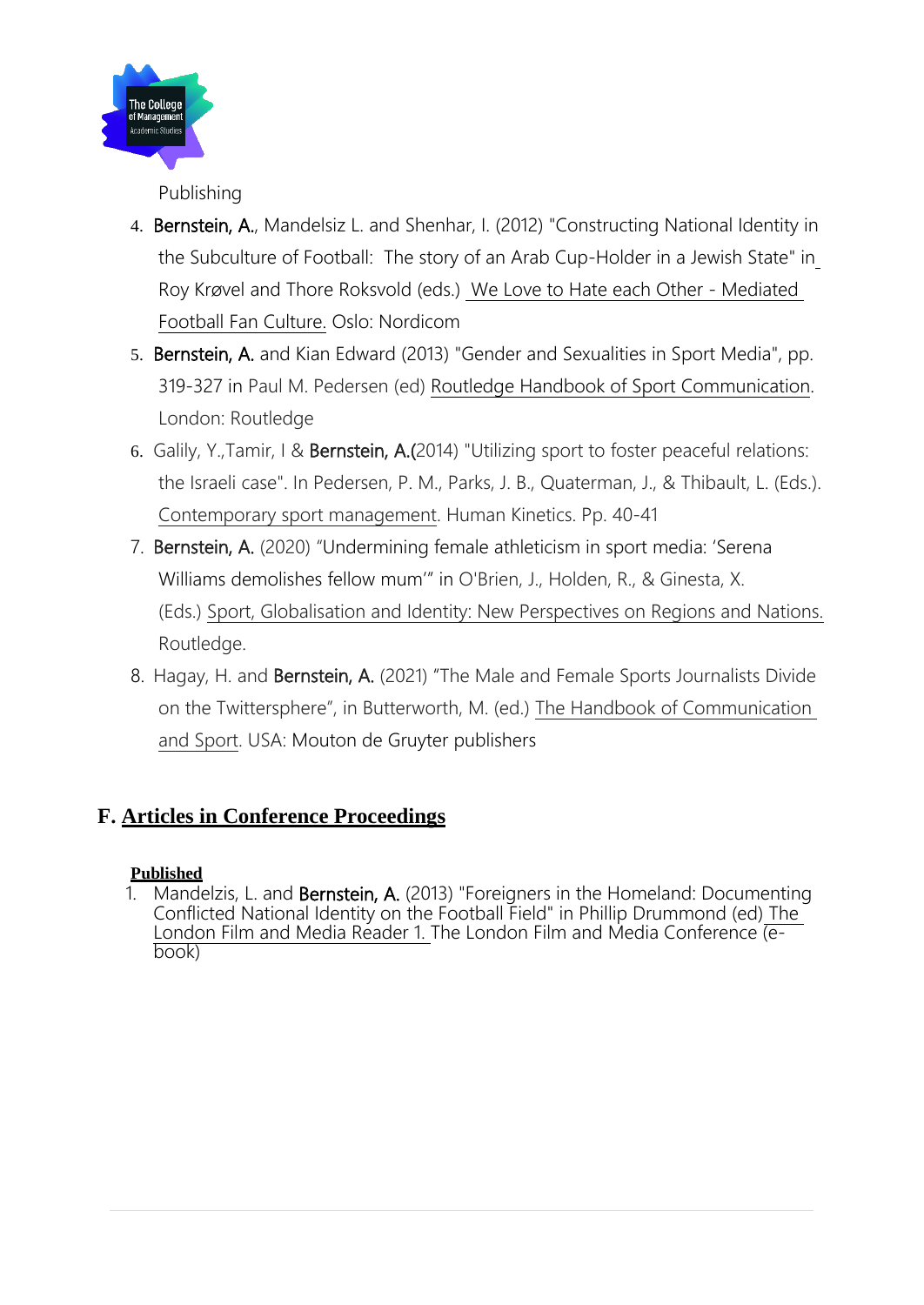

## **G. Entries in Encyclopedias**

Bernstein, A. (2004) "Steven Bochco", in Horace Newcomb (ed.) The Encyclopedia of Television. USA: Museum of Broadcast Communications, vol. 1 A-C (pp. 280- 282) refereed

Bernstein, A. (2006) "Florentin", in David Gerstner (ed.) The Routledge International Encyclopedia of Queer Culture, 1 vol. (p. 200) London and New York: Routledge referred

Bernstein, A. (2013) "Women's Sports, Media Coverage of", in David Levinson and Karen Christensen (eds.) Berkshire Encyclopedia of World Sport. USA: Berkshire Publishing refereed

Bernstein, A. (2020) "Women, sport and media" in Ross, K. et al. (eds.) The International Encyclopedia of Gender, Media, and Communication. London: John Wiley & Sons Inc refereed

## **H. Other Scientific Publications**

Daniel Jackson, **Alina Bernstein**, Michael Butterworth, Younghan Cho, Danielle Sarver Coombs, Michael Devlin, Chuka Onwumechili (eds.) Olympic and Paralympic Analysis 2020: Mega events, media, and the politics of sport <https://olympicanalysis.org/>

Also contributed to the above report an entry titled [The male and female sports journalists divide](https://olympicanalysis.org/section-2/the-male-and-female-sports-journalists-divide-on-the-twittersphere-during-tokyo-2020/)  [on the Twittersphere during Tokyo 2020](https://olympicanalysis.org/section-2/the-male-and-female-sports-journalists-divide-on-the-twittersphere-during-tokyo-2020/) (with Haim Hagay)

## **I. Other Publications**

### **L. Summary of My Research Activities and Future Plans**

- 2. Toilets and the Shifting Cultural Politics of an Ordinary Practice" presented at ICA in 2019 (with Prof. Carolyn M. Byerly)
- 3. Working on an article "Serving TV Dinner Realness from Classic TV Cooking Programmes to Reality TV Cooking Competitions" (working title)